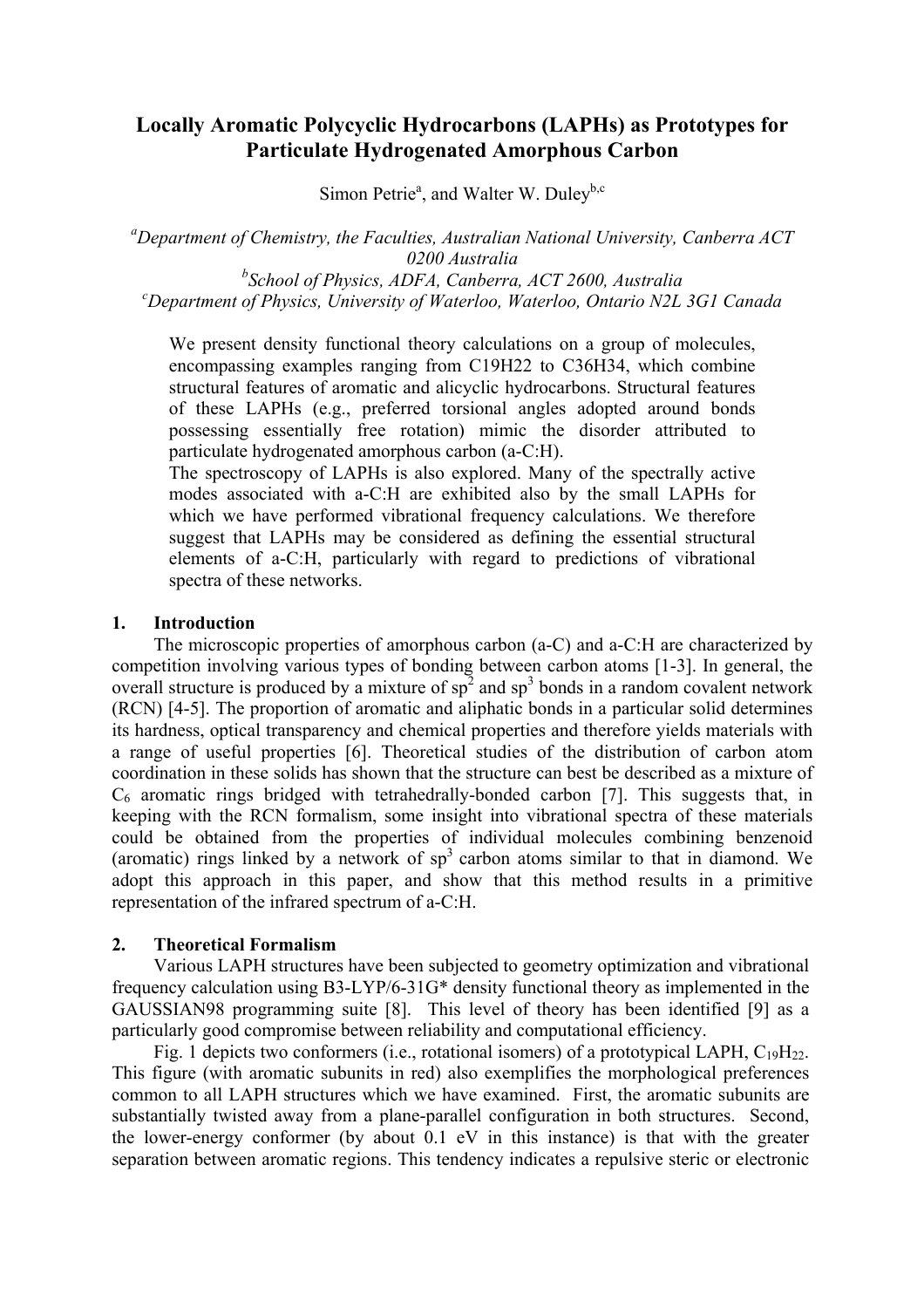interaction between the aromatic regions. We suggest that agglomeration of LAPHs is likely to preferentially occur in a disordered fashion, without regular stacking arrangements.



Fig.1 B3-LYP/6-31G\* optimized geometries for two conformers of  $C_{19}H_{22}$ .

### **3. Vibrational Spectra**

Calculated IR spectra for four representative LAPH structures are shown in Fig. 2. Aromatic C-H (centred at  $\sim$ 3.25 µm), alicyclic C-H (3.35-3.50 µm) and aromatic C-C stretching (6.25 µm) features are all apparent for each of these structures; other LAPHs (not shown here) also exhibit analogous features. This combination of alicyclic and aromatic spectral features, not found in (for example) purely aromatic hydrocarbons, is thus characteristic of LAPH vibrational spectra.



Fig. 2. Vibrational spectra of four typical LAPHs (structures shown, with aromatic regions in red) obtained at the B3-LYP/6-31G\* level of theory.